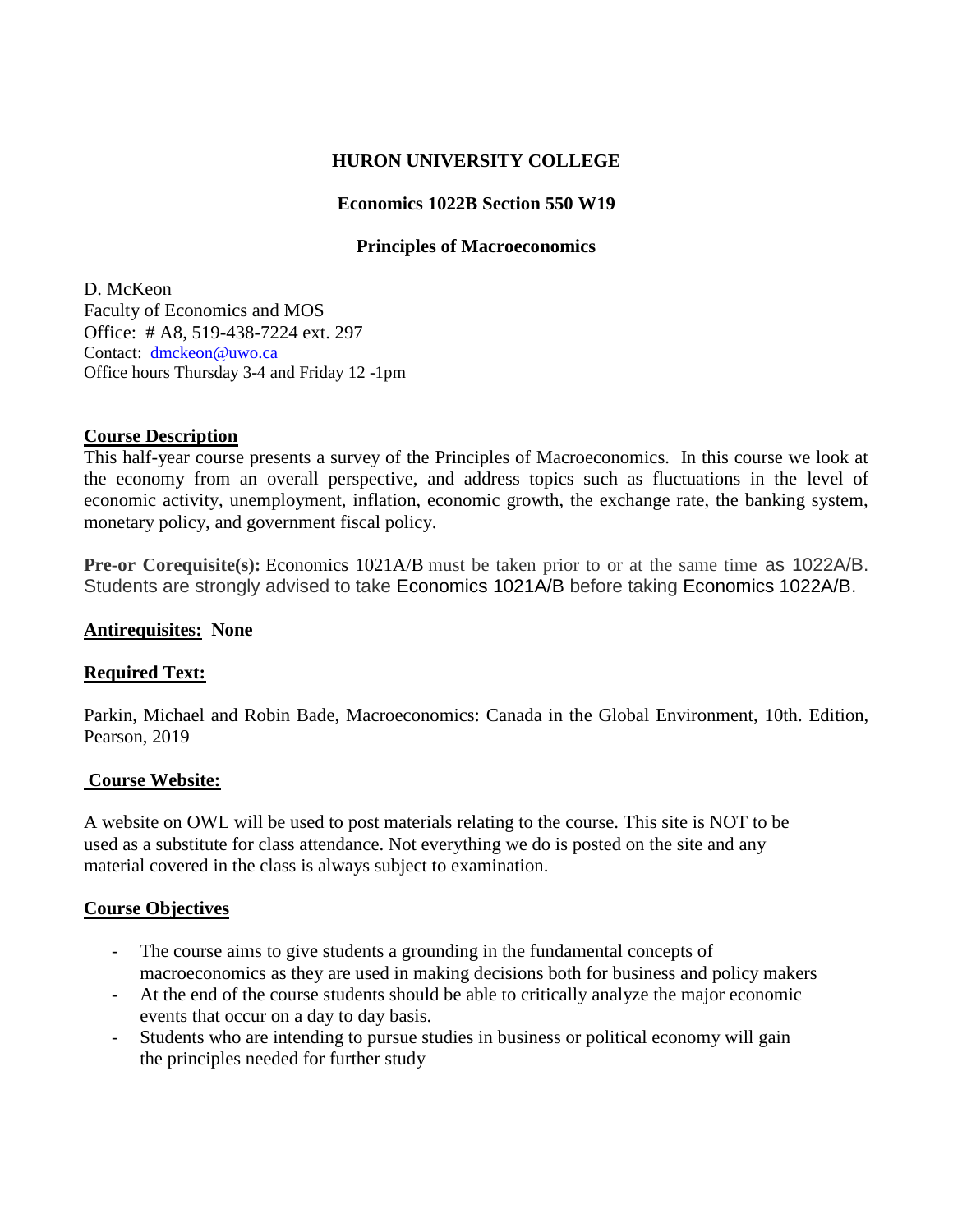# **COURSE OUTLINE**

# **Topics:**

- 1. Chapter 4 The Elements of Gross Domestic Product.
- 2. Chapter 5 Unemployment and Inflation. Definitions & Measurement.
- 3. Chapter 6 Economic Growth and its Causes.
- 4. Chapter 7 Financial Markets, Institutions and Interest Rates,
- 5. Chapter 8 Money and the Banking System.
- 6. Chapter 9 Currencies and Exchange Rates.
- 7. Chapter 10 Macroeconomic Fluctuations and Business Cycles.
- 8. Chapter 11 The Keynesian Model and Expenditure Multipliers.
- 9. Chapter 12 The Business Cycle; Inflation and Unemployment.
- 10. Chapter 13 Government Fiscal Policy.
- 11. Chapter 14 Monetary Policy and the Central Bank.

**The above outline is subject to additions and deletions as well as changes in the order topics are discussed. All changes will be announced in class and will not necessarily be posted on OWL. It is incumbent on the student to keep abreast of any changes as the course progresses. Certain topics and methodologies are discussed in class and do not appear in the textbook. Everything done in class is subject to examination regardless of whether if it appears on OWL or in the text.**

# **Assessment:**

| Midterm $1, \ldots, \ldots, \ldots, 25\%$ |  |
|-------------------------------------------|--|
| Midterm II25%                             |  |
| Final exam50%                             |  |

|                                  | Midterm I will be held <b>February 7</b> during class time in the Kingsmill room. |
|----------------------------------|-----------------------------------------------------------------------------------|
| Midterm II will be held March 14 | during class time in the Kingsmill room.                                          |

Final examination as scheduled by Registrar during the final examination period.

**No makeup tests will be given.** A student who misses a test must provide documentation to the counseling office (not the professor) and if this documentation is accepted as a valid reason for missing a test then (and only then) the weight of the missed test will be reallocated. This is **the only method** of accommodation for missed tests that will be used in this course. **No make assignments will be given for missed quizzes.** 

**Photography in Class – Please do not use smart phones to take pictures of slides or other material during class.** 

# **Attendance**

All class participants *are required to attend class*. Please see University Senate regulations regarding attendance. Attendance may be taken at anytime during classes.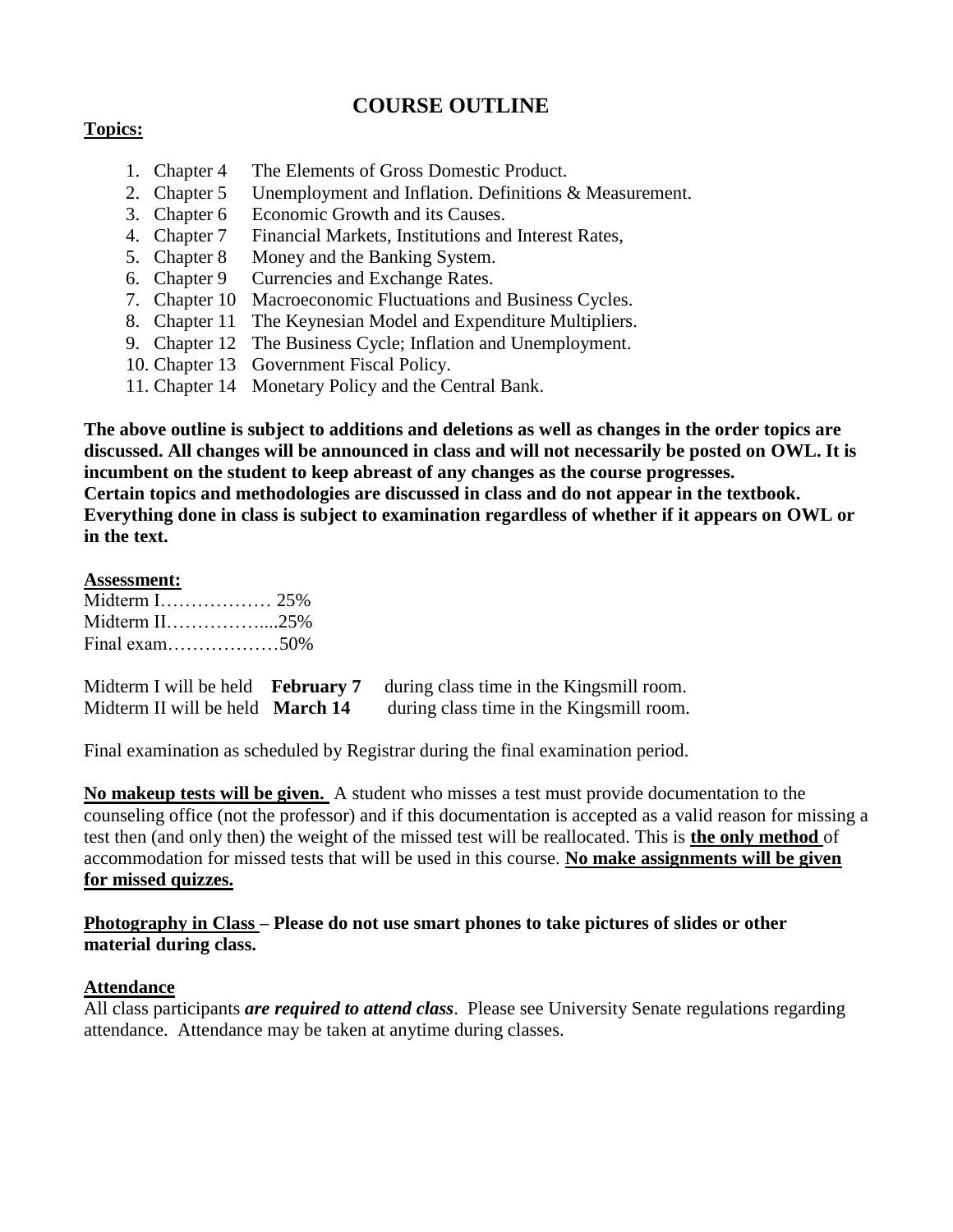

#### **Appendix to Course Outlines**

#### **Prerequisite and Antirequisite Information**

Students are responsible for ensuring that they have successfully completed all course prerequisites and that they have not completed any course antirequisites. Unless you have either the requisites for this course or written special permission from your Dean to enrol in it without them, you may be removed from this course and it will be deleted from your record. If you enrol in this course despite having already taken an antirequisite you may be removed from this course and it will be deleted from your record. Removals for these reasons may not be appealed. You will receive no adjustment to your fees in the event that you are dropped from a course for failing to have the necessary prerequisites or for having already taken the antirequisites.

### **Conduct of Students in Classes, Lectures, and Seminars**

Membership in the community of Huron University College and the University of Western Ontario implies acceptance by every student of the principle of respect for the rights, responsibilities, dignity and well-being of others and a readiness to support an environment conducive to the intellectual and personal growth of all who study, work and live within it. Upon registration, students assume the responsibilities that such registration entails. The academic and social privileges granted to each student are conditional upon the fulfillment of these responsibilities.

In the classroom, students are expected to behave in a manner that supports the learning environment of others. Students can avoid any unnecessary disruption of the class by arriving in sufficient time to be seated and ready for the start of the class, by remaining silent while the professor is speaking or another student has the floor, and by taking care of personal needs prior to the start of class. If a student is late, or knows that he/she will have to leave class early, be courteous: sit in an aisle seat and enter and leave quietly.

#### Please see the *Code of Student Conduct* at: https://huronuc.on.ca/sites/default/files/pdfs/Code%20of%20Student%20Conduct.pdf

#### **Technology**

It is not appropriate to use technology (such as, but not limited to, laptops, cell phones) in the classroom for nonclassroom activities. Such activity is disruptive and is distracting to other students and to the instructor, and can inhibit learning. Students are expected to respect the classroom environment and to refrain from inappropriate use of technology and other electronic devices in class.

#### **Academic Accommodation for Medical/Non-Medical Grounds**

Students who require special accommodation for tests and/or other course components must make the appropriate arrangements with the Student Development Centre (SDC). Further details concerning policies and procedures may be found at:

**[http://www.sdc.uwo.ca/ssd/?requesting\\_acc](http://www.sdc.uwo.ca/ssd/?requesting_acc)**

# **(a) Medical Grounds for assignments worth 10% or more of final grade: Go Directly to Academic Advising**

University Senate policy, which can be found at [http://www.uwo.ca/univsec/pdf/academic\\_policies/appeals/accommodation\\_medical.pdf,](http://www.uwo.ca/univsec/pdf/academic_policies/appeals/accommodation_medical.pdf)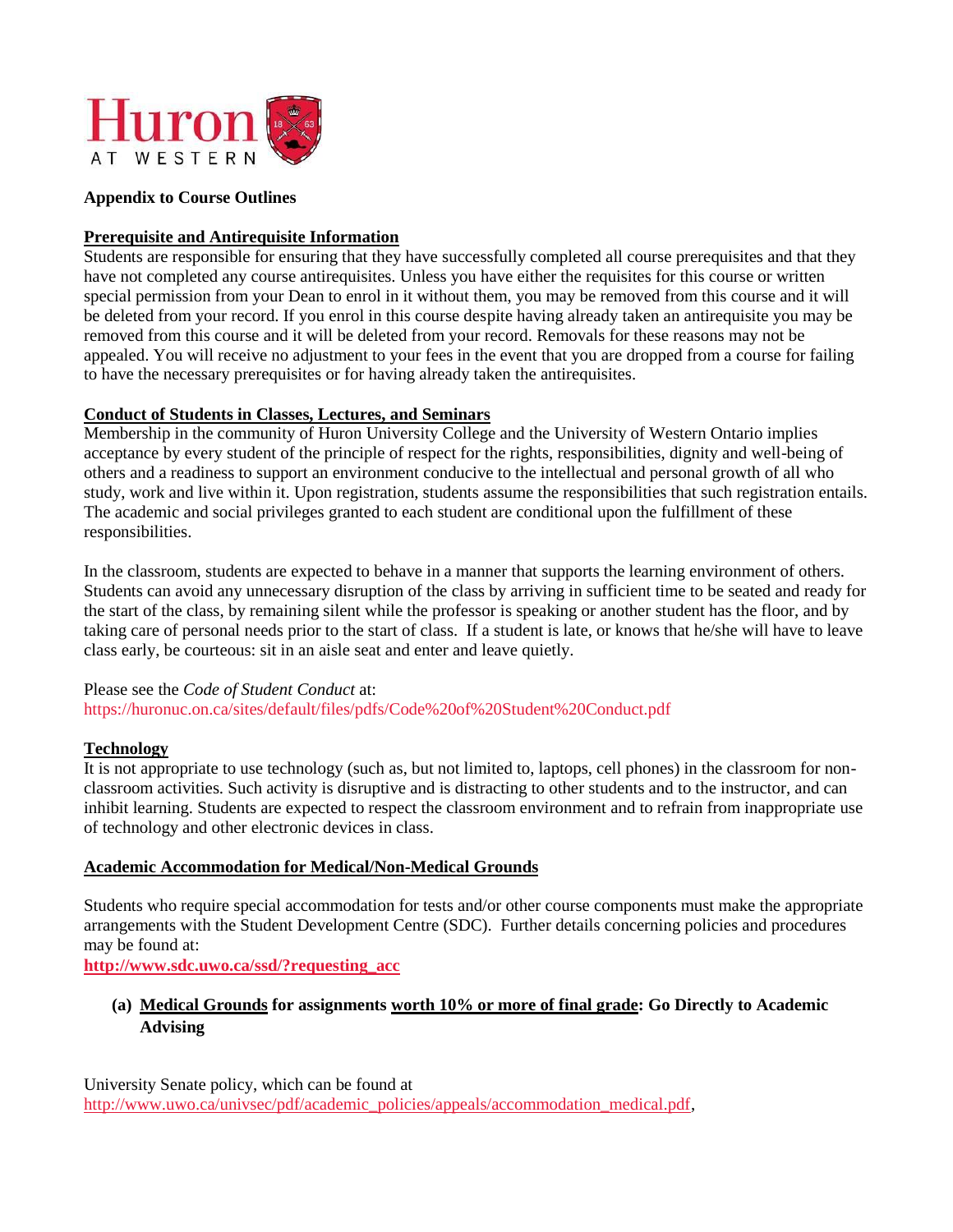requires that all student requests for accommodation on medical grounds for assignments worth 10% or more of the final grade be made directly to the academic advising office of the home faculty (for Huron students, the "home faculty" is Huron), with supporting documentation in the form (minimally) of the Senate-approved Student Medical Certificate found at:

[http://www.uwo.ca/univsec/pdf/academic\\_policies/appeals/medicalform\\_15JUN.pdf.](http://www.uwo.ca/univsec/pdf/academic_policies/appeals/medicalform_15JUN.pdf)

The documentation is submitted in confidence and will not be shown to instructors. The advisors will contact the instructor when the medical documentation is received, and will outline the severity and duration of the medical challenge as expressed on the Student Medical Certificate and in any other supporting documentation. The student will be informed that the instructor has been notified of the presence of medical documentation, and will be instructed to work as quickly as possible with the instructor on an agreement for accommodation. The instructor will not normally deny accommodation where appropriate medical documentation is in place and where the duration it describes aligns with the due date(s) of assignment(s). Before denying a request for accommodation on medical grounds, the instructor will consult with the Dean. The instructor's decision is appealable to the Dean.

# **(b) Accommodation on Medical Grounds for assignments worth less than 10% of final grade: Consult Instructor Directly**

When seeking accommodation on medical grounds for assignments worth less than 10% of the final course grade, the student should contact the instructor directly. The student need only share broad outlines of the medical situation. The instructor **may** require the student to submit documentation to the academic advisors, in which case she or he will advise the student and inform the academic advisors to expect documentation. The instructor may not collect medical documentation. The advisors will contact the instructor when the medical documentation is received, and will outline the severity and duration of the medical challenge as expressed on the Student Medical Certificate and in any other supporting documentation. The student will be informed that the instructor has been notified of the presence of medical documentation, and will be instructed to work as quickly as possible with the instructor on an agreement for accommodation. The instructor will not normally deny accommodation where appropriate medical documentation is in place and where the duration it describes aligns with the due date(s) of assignment(s). Before denying a request for accommodation on medical grounds, the instructor will consult with the Dean. The instructor's decision is appealable to the Dean.

#### **(c) Non-medical Grounds: Consult Instructor Directly**

Where the grounds for seeking accommodation are not medical, the student should contact the instructor directly. Late penalties may apply at the discretion of the instructor. Apart from the exception noted below, academic advisors will not be involved in the process of accommodation for non-medical reasons.

Where a student seeks accommodation on non-medical grounds where confidentiality is a concern, the student should approach an academic advisor with any documentation available. The advisors will contact the instructor after the student's request is received, and will outline the severity and duration of the challenge without breaching confidence. The student will be informed that the instructor has been notified that significant circumstances are affecting or have affected the student's ability to complete work, and the student will be instructed to work as quickly as possible with the instructor on an agreement for accommodation. Before denying a request for accommodation where documentation has been submitted to an academic advisor, the instructor will consult with the Dean. The instructor's decision is appealable to the Dean.

# **Statement on Academic Offences**

Scholastic offences are taken seriously and students are directed to read the appropriate policy, specifically, the definition of what constitutes a Scholastic Offence, at the following Web site: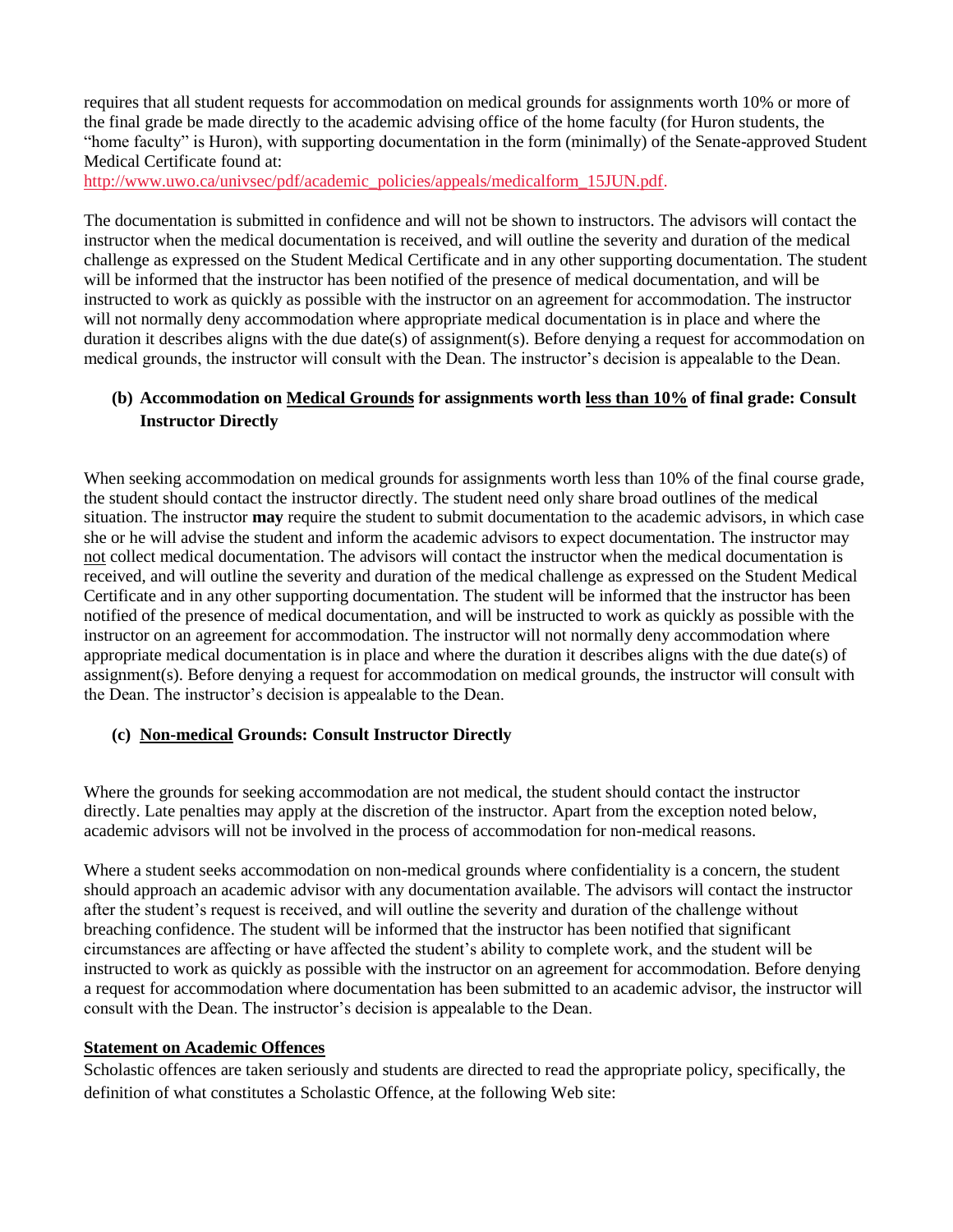# [http://www.uwo.ca/univsec/pdf/academic\\_policies/appeals/scholastic\\_discipline\\_undergrad.pdf](http://www.uwo.ca/univsec/pdf/academic_policies/appeals/scholastic_discipline_undergrad.pdf)

#### **Statement on Academic Integrity**

The International Centre for Academic Integrity defines academic integrity as "a commitment, even in the face of adversity, to five fundamental values: honesty, trust, fairness, respect, and responsibility. From these values flow principles of behaviour that enable academic communities to translate ideals to action." (CAI Fundamental Values Project, 1999).

A lack of academic integrity is indicated by such behaviours as the following:

Cheating on tests; Fraudulent submissions online; Plagiarism in papers submitted (including failure to cite and piecing together unattributed sources); Unauthorized resubmission of course work to a different course; Helping someone else cheat; Unauthorized collaboration; Fabrication of results or sources; Purchasing work and representing it as one's own.

#### **Academic Integrity: Importance and Impact**

Being at university means engaging with a variety of communities in the pursuit and sharing of knowledge and understanding in ways that are clear, respectful, efficient, and productive. University communities have established norms of academic integrity to ensure responsible, honest, and ethical behavior in the academic work of the university, which is best done when sources of ideas are properly and fully acknowledged and when responsibility for ideas is fully and accurately represented.

In the academic sphere, unacknowledged use of another's work or ideas is not only an offence against the community of scholars and an obstacle to academic productivity. It may also be understood as fraud and may constitute an infringement of legal copyright.

A university is a place for fulfilling one's potential and challenging oneself, and this means rising to challenges rather than finding ways around them. The achievements in an individual's university studies can only be fairly evaluated quantitatively through true and honest representation of the actual learning done by the student. Equity in assessment for all students is ensured through fair representation of the efforts by each.

Acting with integrity at university constitutes a good set of practices for maintaining integrity in later life. Offences against academic integrity are therefore taken very seriously as part of the university's work in preparing students to serve, lead, and innovate in the world at large.

A university degree is a significant investment of an individual's, and the public's, time, energies, and resources in the future, and habits of academic integrity protect that investment by preserving the university's reputation and ensuring public confidence in higher education.

#### **Students found guilty of plagiarism will suffer consequences ranging from a grade reduction to failure in the course to expulsion from the university. In addition, a formal letter documenting the offence will be filed in the Dean's Office, and this record of the offence will be retained in the Dean's Office for the duration of the student's academic career at Huron University College.**

All required papers may be subject to submission for textual similarity review to the commercial plagiarism detection software under license to the University for the detection of plagiarism. All papers submitted for such checking will be included as source documents in the reference database for the purpose of detecting plagiarism of